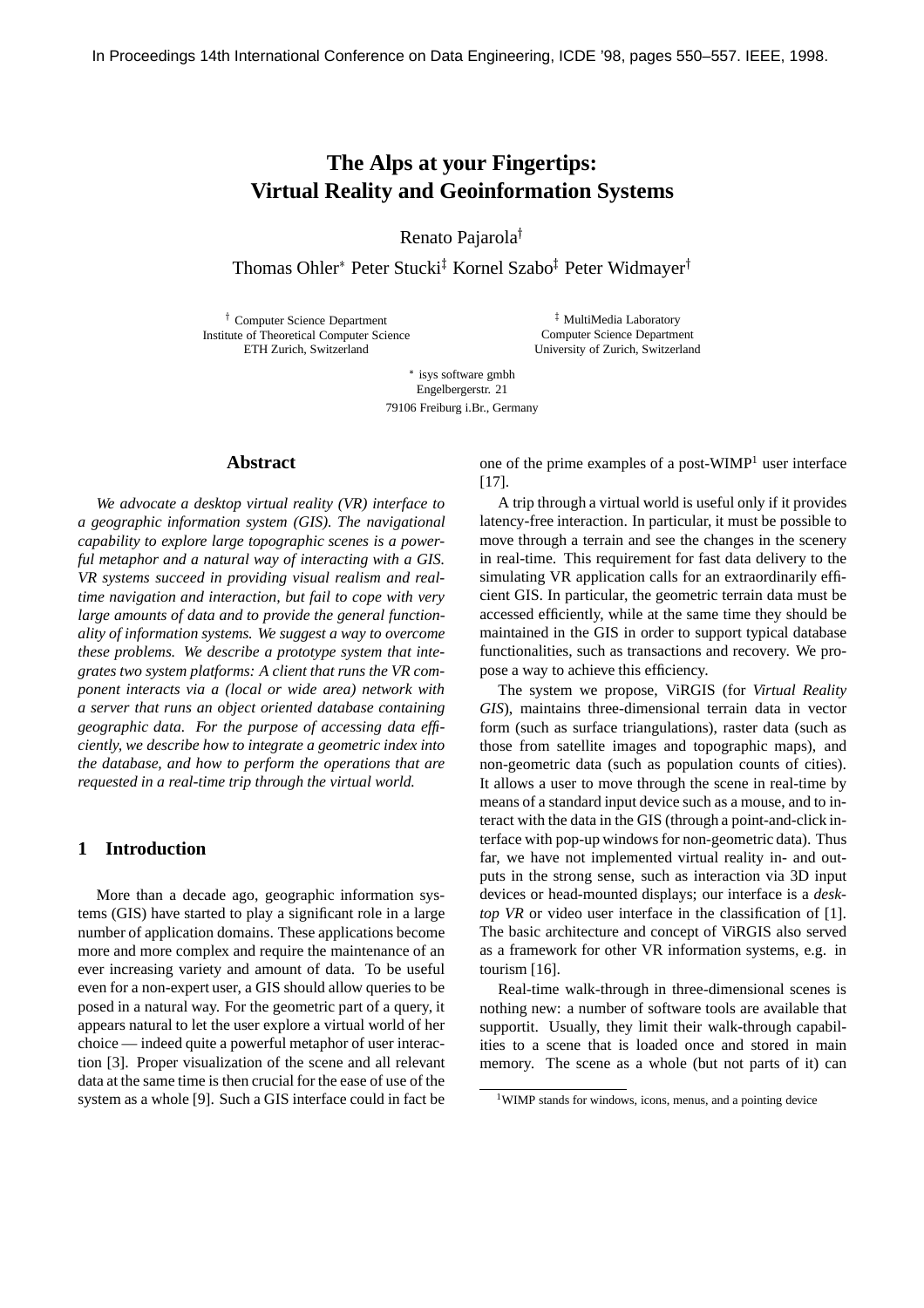be replaced by another one. While this is good enough for several applications, it is far from satisfactory for geoexploration, where gigabytes (or even terabytes) of data need to be explored. Our virtual reality component allows to dynamically maintain a part of a very large scene in main memory, to be visualized using the *IRIS Performer Toolkit*2. To get the data from the database into the visualization component, we propose a storage and retrieval scheme for location-oriented dynamic loading that supports geometric proximity queries. Our scheme maintains any geometric index, for instance an *R-tree* [8], directly within an object oriented database in such a way that geometric objects are clustered physically according to their location in space.

Since the GIS data might reside on a workstation to which many users' workstations are connected, we run the graphics software (such as the IRIS Performer Toolkit) on the user side, while the database runs on the database server.

The performance bottleneck of ViRGIS turns out not to be the database (due to our integration of a geometric index) and not only the network, but also the graphics engine. To reduce the graphics load, ViRGIS displays exact data only where they are useful. In particular, a user should see all the available details of a scene when she can see them in reality, that is, in the close neighborhood of the viewpoint. The farther away we look, the fewer details we can see in reality and need to see in a virtual world. We therefore maintain data in various *levels of detail (LOD)* and access only those levels that are needed. Lower resolution and fewer details are satisfactory not only far from the viewpoint, but also when a flight over a scene is so quick that the eye cannot capture details anyway; this physiological feature corresponds nicely to a reduced graphics load when the image needs to change rapidly. With the LOD concept, we arrive at a sufficiently low amount of graphics data per time unit to be displayed, for typical graphics engine capacities<sup>3</sup>.

As to the database side, it turns out to be appropriate to incorporate the geometric index into an object oriented database system, thus combining efficient access with all the advantages of object orientation. Because in a trip through a scene, the LOD changes as we get closer to some location, access to data should not be on the basis of location alone, but also according to the LOD desired. Note in passing that in principle, a geometric index can also be built into a relational database system [11], and a GIS should of course come with such an index in any case (like e.g. the *Smallworld GIS<sup>4</sup>* that comes with an overlapping quadtree, maintained as just one table in the database). For ViRGIS, we chose *ObjectStore*<sup>5</sup> as the underlying object oriented database system. In this paper, we show how an R-tree can be built into an ObjectStore database so as to support all necessary operations sufficiently fast for a real-time trip through a virtual world.

The remainder of this paper is organized as follows. In the next section, we describe the overall system architecture. Section 3 describes how to choose an appropriate geometric index, and Section 4 shows how to integrate it into an object oriented database system. Section 5 discusses the use of varying levels of detail, and Section 6 supports our design decisions with a few experiments. Section 7 concludes the paper.

## **2 Overall architecture of ViRGIS**

The efficiency problem that current VR systems have whenever the memory requirements exceed available main memory, is one of the reasons for combining in ViRGIS two loosely coupled components, one for visualization and one for data handling. Figure 1 shows the overall system architecture of ViRGIS in which these two components communicate over a (local area or wide area) network. Multiple clients are allowed to connect to the database, and the clients can independently request data. In the visualization component, most of the work is performed by the *scenemanager* which takes care of updating the visible scene dynamically according to the user's movements. The visible scene is divided into rectangular patches, and new sets of patches are loaded from the database on demand; outdated or invisible ones are discarded<sup>6</sup>. The scene-manager also maintains the LODs for every patch, and keeps track of what is already loaded and what needs to be requested from the database.

The database component maintains the terrain, triangles, and other geometric objects in a spatial access structure within a database. Raster and image data is stored in a hashing structure which also handles overlapping textures at different resolutions. Each image (or raster data-set) is partitioned into a set of rectangular patches standing for the smallest access units to this image. A hash-directory – a matrix with pointers – allows for fast look-up of every patch. Both data structures, for geometries and raster data, support arbitrary rectangular range queries. A server application provides network access to the databases. It opens the required databases for the different data types and LODs, and then listens for incoming requests. Each request is trans-

<sup>2</sup>The *IRIS Performer Toolkit* is a product of *SiliconGraphics, Inc.* <sup>3</sup>SGI Indigo2 IMPACT 10000 renders 652k textured and Gouraud

shaded triangles per second <sup>4</sup>*Smallworld GIS* is a product of *Smallworld Systems Ltd.*

<sup>5</sup>*ObjectStore* is a registered trademark of *Object Design, Inc.*

<sup>6</sup>A cache buffer for patches speeds up the update process for recently visited regions.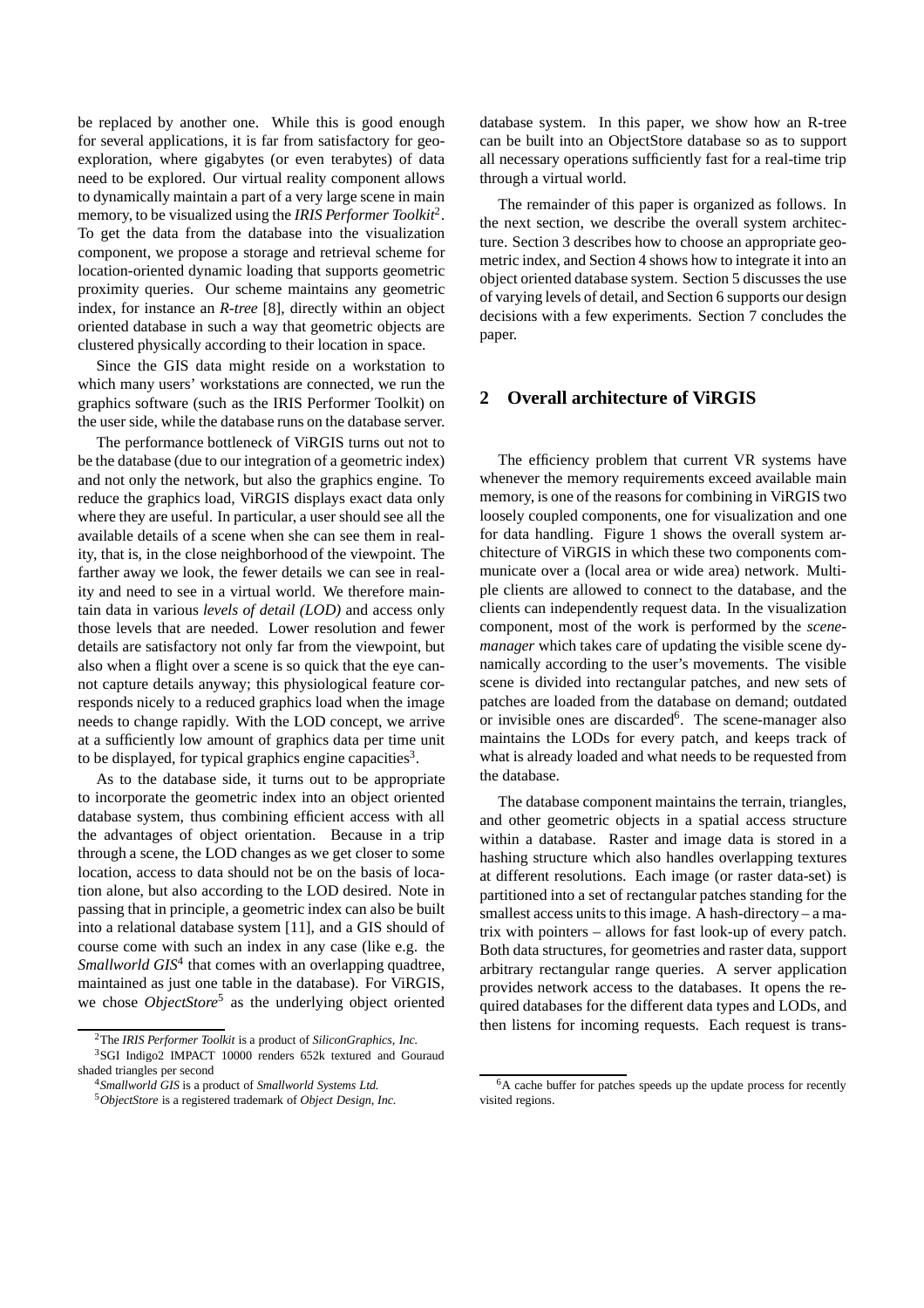

**Figure 1. System Architecture**

formed into a query on the data structures, and the result is written back on the network in a predefined format.

## **3 Spatial access structures**

We focus on spatial access structures for maintaining a set of multidimensional interval or point data. The objects to be stored consist of a multidimensional *geometric* key attribute and possibly further attributes. We assume that complex geometric keys like polygons or polylines are approximated by a minimal enclosing axis-parallel rectangle, a *bounding box*. Spatial access structures must support the dictionary operations (insertion, deletion, exact match query) as well as *proximity queries* based on the neighborhood of objects in the Euclidean data space in which the geometric key is defined. An important type of proximity queries are *range queries*: They ask for all objects whose geometric key intersects a given query range. In our application, range queries are used by the scene manager to read new parts of the world scene into main memory.

To support proximity queries efficiently, a spatial access structure aims at grouping together objects that are close in space – such that each group can be stored in a block on external storage. This *clustering* of objects is done to map the neighborhood relation in space to external storage. To guide a search, access structures maintain a set of – usually rectangular – regions. With each region, a *data block* is associated which stores those objects contained in (for some structures: intersecting) this region. The mapping from regions to blocks can either be stored in an appropriate *directory* data structure (as given e.g. for the R-tree [8]) or can be computed for regular partitions of the data space based on a hash function (as used e.g. for Z-hashing [12]). A thorough treatment of spatial access structures and their applications can be found in [14, 15].

One of the most important spatial access structures designed for handling multidimensional non-point data is the R-tree [8]. We have chosen it for our application because of its good range query performance, but also its simplicity and conceptual clarity. Nevertheless, let us emphasize that our approach can easily be adapted not only to other spatial access structures but also to many other external storage data structures.

The R-tree can be seen as a  $B^+$ -tree variant with *rectangular regions* as keys. The inner, *directory* nodes maintain set of pairs (*rectangle*, *pointer*) referring to another node in the tree, and the rectangle component describes the bounding box of the geometric keys of all objects in the subtree of the pointer. A leaf node stores a block of data.

Figure 2 shows on the left side an example R-tree with two directory levels. The root directory node represents three subregions which themselves are covering several regions on the level below. The corresponding tree structure is shown on the right side.

A range query is performed on the R-tree almost the same way as in a  $B^+$ -tree. Beginning at the root, the search follows those pointers whose associated regions have a nonempty intersection with the query region. All the objects found in the data blocks, whose geometric key intersects the query region, are processed further for the final result after this rough selection.

Insertion is done by traversing a path from the root to a leaf, in each node following the pointer corresponding to a region which encloses the geometric key of the object to be inserted. If no such region exists, a region which needs minimal enlargement to cover the key is chosen. The ob-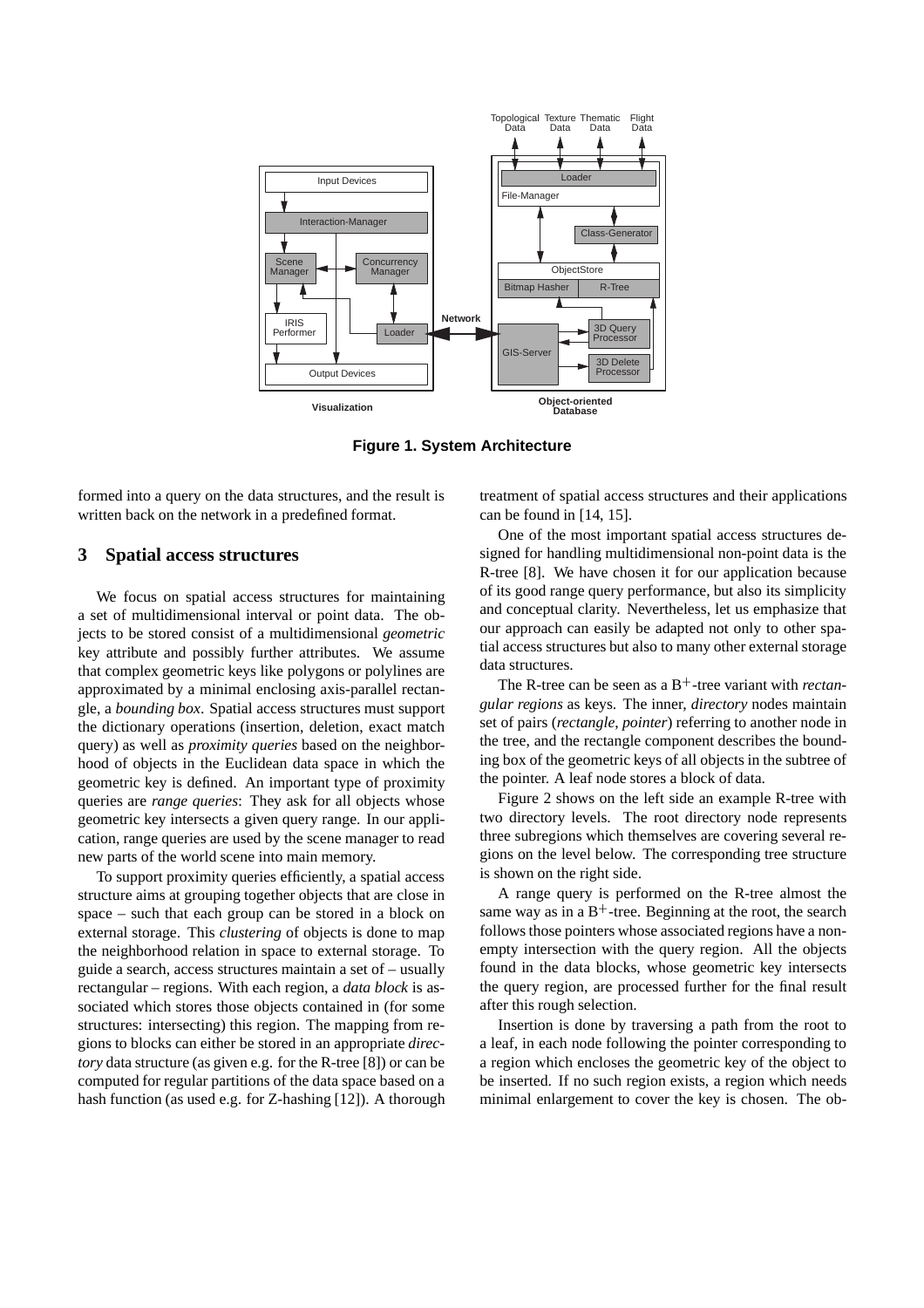

**Figure 2. R-tree regions and structure**

ject is inserted into the data block where the search ends. On overflow, *splitting* occurs similar to the the  $B^+$ -tree and may propagate up to the root. A detailed description of the algorithms can be found in [8]; a variation of the R-tree that outperforms the original, the  $R^*$ -tree, is described in [2].

Usually, the R-tree directory nodes as well as the data blocks are maintained as external storage blocks in a file. Then the contents of a node or a data block can be read or written by one block access. Now, when embedding an access structure like the R-tree into a database system, to preserve its efficiency as good as possible in comparison to a file-based implementation, the following requirements must be fulfilled:

- 1. The database system must preserve the clustering of objects or entries in a data structure block, i.e. objects or entries grouped in a node of the data structure must also be grouped in a block in the database system.
- 2. The database system must provide access to a single block avoiding unnecessary overhead in time, e.g. as caused by reading several blocks which possibly are not needed by the algorithm of the structure.

As simple as these requirements may appear, as difficult it is to achieve these goals when implementing an access structure on top of a commercially available database system. In [11], it is shown that in principle a hierarchical access structure (the LSD-tree [10]) can be implemented on top of the relational DBMS *Oracle*. However, to fulfill the requirements above, the approach must exploit some *Oracle*-specific features, which leads to a solution of restricted generality. Moreover, the implementation had to be done on top of the SQL-interface, leading to a considerable overhead in time. For a highly efficient integration of an access structure with a database system, the underlying database system must allow the direct control of clustering and access pattern used for the physical storage of blocks. While relational DBMSs do not give this freedom to the user, many object-oriented database management systems (OODBMSs) do. In the next section, we show how this feature can be exploited to build a highly performant implementation of a hierarchical access structure in an OODBMS.

## **4 Implementation of an R-tree in Object-Store**

## 4.1 Ob jectStore

*ObjectStore* is a commercially available object-oriented database system which provides persistence of  $C++$  objects overriding the standard allocation methods. *Object-Store* also features the usual DBMS transaction mechanisms like recovery and concurrency control. In addition to persistent objects, references to other objects are kept persistent too, which allows to navigate through permanently stored object systems. The persistence of references, which means correct retrieval of dereferenced objects from the database, is achieved by a *Virtual Memory Mapping Architecture (VMMA)* which handles dereferencing of persistent pointers.

Each *ObjectStore* database is divided into *segments* and these again may have *object-clusters* as subdivisions. Segments and object-clusters both consist of fixed sized memory *pages* which are managed by the built-in VMMA. In contrast to object-clusters, whose size is a fixed number of pages, segments are flexible in their size, and grow or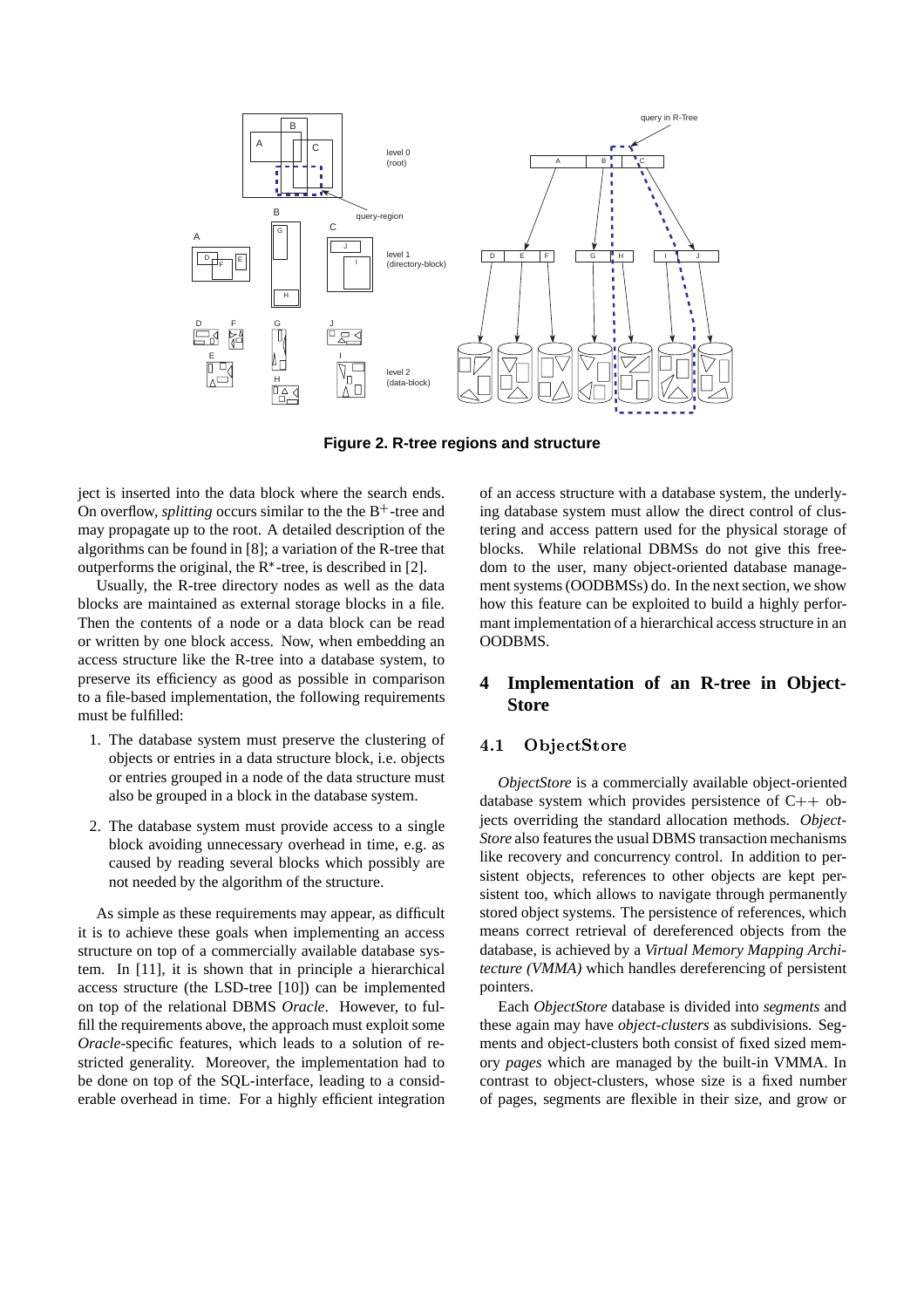shrink according to the data stored in them. The organization of segments and object-clusters, and the reload strategy of pages from the server can be set by the programmer to optimize the application's performance.

## 4.2 Implementation

Usually, data blocks and directory nodes of spatial access structures correspond directly to blocks on external storage. In our approach we use *ObjectStore* to achieve the persistence of the data, thus the access structure is modeled as an abstract *ObjectStore* data type, and the algorithms use the built-in memory allocation facilities to manage the required clustering.

#### **4.2.1 Classes**

First, we will describe the classes which make up the R-tree in *ObjectStore*. Basically, we created a small framework with one interface class which manages access to the R-tree. Figure 3 shows the classes and the membership relations of the R-tree and the geometric objects which can currently be stored in the access structure. The R-tree can handle any objects which are instances of a subclass of Geometry.



**Figure 3. Class Framework**

RTreeRoot is the interface class to the R-tree access structure and provides the necessary protocol to the user to build up an R-tree and to retrieve elements from it. The abstract class RTree implements the common interface protocol of the directory- and leaf-nodes. This protocol includes the dictionary operations *insert, delete* and *range query*. The directory nodes of type RTreeNode handle the recusive subdivisions; the leaf nodes or data blocks, where the geometric objects are actually stored in, are of type RTreeLeaf. RTreeNode and RTreeLeaf both implement the same split strategy to distribute the elements over two nodes or two leaves if an overflow occurs. The elements of a directory node are objects of type NodeEntry, which is a subclass of **BBox**, the actual key of such an entry, and contains a pointer to an RTree object (RTreeLeaf or RTreeNode).

As mentioned above, data objects must inherit the protocol from Geometry, and provide the intersection tests to guide the search through the tree. Currently two geometric objects, Triangle and Quad, are implemented to model a digital elevation model (DEM), and a geometric point object exists to maintain non geometric attributes associated to a location in space.

The interface provided by RTreeRoot includes methods which *create* a new R-tree or *open* an existing one, and setup the necessary working environment for the efficient use of the access structure. On overflow during an insert, the *split* method is called and is propagated upwards as necessary. An underflow is resolved by collecting all entries of the node and consecutive re-insertion of them. RTreeNode and RTreeLeaf implement Guttmans split algorithms with quadratic,  $O(m^2)$ , run-time complexity [8] and with  $O(m \log m)$  complexity [2] for m elements to split.

#### **4.2.2 Clustering**

The previous section explained how the abstract data type R-tree is modeled using inheritance and aggregation. Nothing, however, was said about the *physical memory layout* which is the essential idea and the critical point of performance of an R-tree implementation.

*ObjectStore* organizes its memory space in *pages* which are the smallest network transfer and disk storage units, and thus are very similar to disk blocks. Furthermore, the fetch policy of *ObjectStore* and the size of object-clusters may uniformly be set to one page (or any other fixed number of pages), which permits control over the physical memory layout as desired. Additionally, *ObjectStore's* caching strategy supports an effective use of a hierarchical, tree-like data structure because the client's page replacing algorithm is based on a *least recently used* principle, and this helps to keep the frequently used top nodes in the client's cache.

Figure 4 shows the resulting physical memory layout in terms of the usage of segments and object-clusters. Each complete R-tree structure is stored in one segment and each node covers exactly one object-cluster within the same segment. The R-tree interface object RTreeRoot is not tied to any object-cluster like the other nodes because it doesn't hold any data to be clustered, and is used whenever accessing the R-tree. All objects inheriting from RTree cover one object-cluster, and follow the clustering principle by holding the node's elements in that same object-cluster. Especially the leaf nodes must keep the geometric objects they reference in the same object-cluster. The constructors of RTreeNode and RTreeLeaf take full advantage of any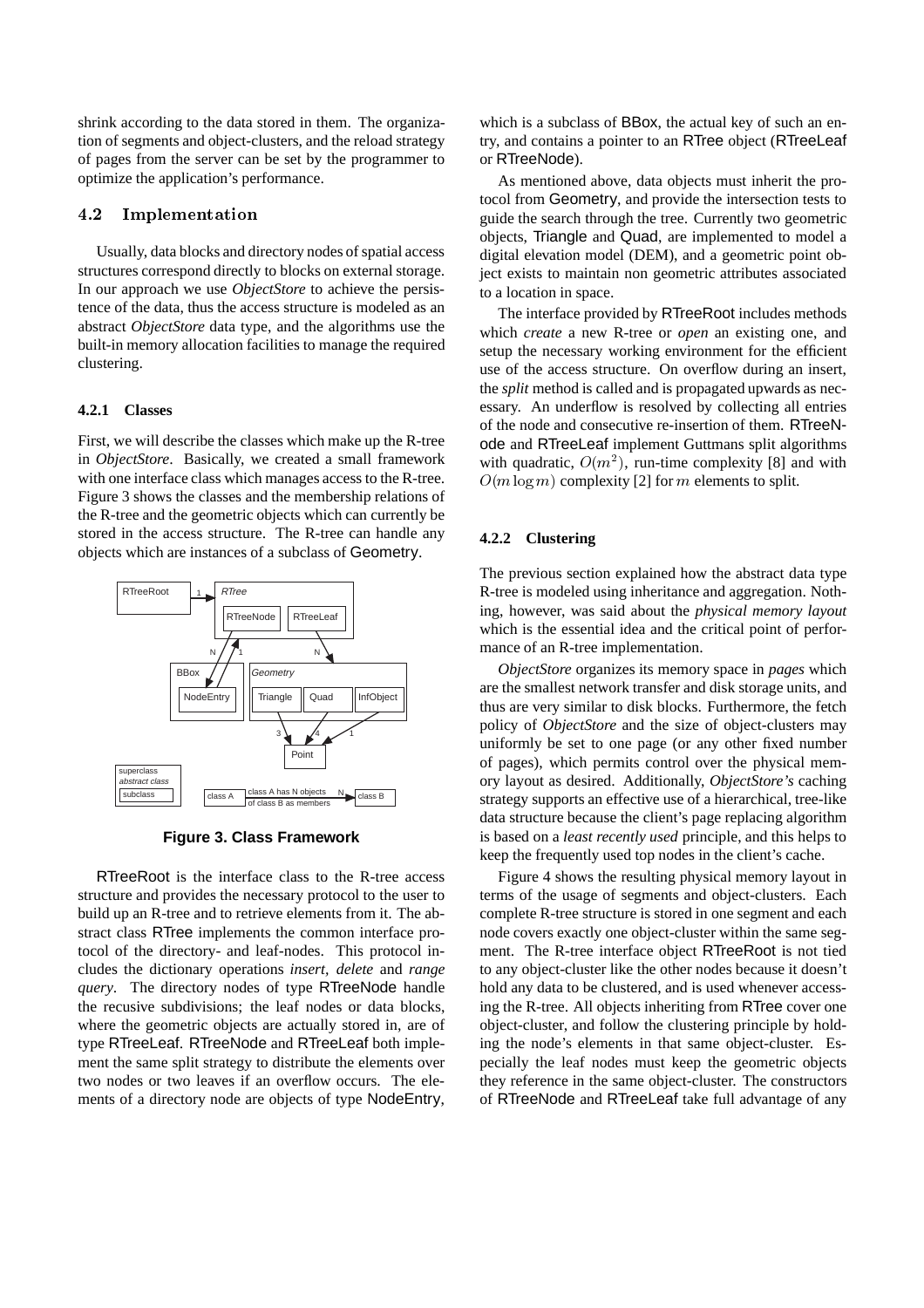sized object-cluster, holding as many NodeEntry or Geometry as possible.



**Figure 4. Clustering**

## **5 Taking advantage of levels of detail**

The appropriate use of different levels of detail (LOD) for different parts of the visible scene can significantly reduce the number of geometric primitives which have to be rendered. Hence, a larger scene can be displayed at the same frame-rate. Furthermore, the use of different LODs also leads to an enhanced realistic impression of the scene, since the farther the objects are, the lower we choose their LOD. The LOD strategy may differ between applications: A *view-point centered* strategy gives lower LODs to objects farther away from the view-point itself, a *view-direction oriented* strategy assigns lower LODs to objects farther away from the view-direction line. Other strategies might be considered as well.

A range of problems arise when considering LODs for a digital terrain model. First of all, the different LODs could be represented as uniform height fields, as a discrete number of separate triangulations, or as dynamic point sets or triangulations which are updated according to the LOD parameter. Connected to the representation is the selection of relevant terrain points for a specific LOD, in the first case sub-, super-sampling and interpolation can be used. The second choice allows any type of selection if a suitable triangulation can be computed on it. In the last case the selection is closely related with the triangulation itself. Height fields are easy to maintain, both on the database side and for visualization. However, their adaptivity to the actual terrain – and therefore the visual impression  $-$  is quite bad, because the point selection depends on position and not on terrain features, such that smoothing and omission of relevant details are the consequences. Maintaining a fixed set of different triangulations allows fast selection of the triangles for one specific LOD out of a discrete number of predefined ones. An overview on how to calculate a surface triangulation or select a point-set for a specific LOD can be found in [13]. However, no continuous or error-driven LOD-threshold can be supported, and the data storage costs are very high. Providing a terrain representation which supports continuous LOD selection and produces a terrain-adaptive triangulation is quite hard, because to do so, the triangulation has to be constructed on demand for every selection (this can be very time-consuming). This is also true for hierarchical triangulation models [7] which also have problems answering rectangular range queries as needed in a dynamic environment.

Because the LOD changes as we get closer to some location, it should be efficient to dynamically load additional data from disk in order to refine a region that is already in core at a low resolution. This goal is difficult to achieve for surface triangulations [6, 4, 5], because different LODs in adjacent triangles may lead to cracks in the terrain, the well-studied *sliver* polygons, unless special care is taken to neatly stitch adjacent triangles together – not an easy task.

In ViRGIS, the visualization uses a viewpoint centered LOD strategy as shown in Figure 5, which also incorporates a speed threshold to select a lower LOD. We maintain a fixed number of different LODs to speed up the interaction between the visualization and the database component. The database handles a triangulation for every LOD; the triangulation may be generated with any of the methods mentioned in [13].



**Figure 5. LOD Strategy**

## **6 Experiments**

For our specific computing environment, experiments have shown some of the advantages and disadvantages of using different LODs. First, let us look at the static setting where no update of the visible scene is necessary. The visualization component holds  $5 \times 5$  patches, each of size  $5000 \times 5000$  meters, where the numbers of triangles in the three LODs for one patch are 72, 286 and 965. We compared two different settings: (I) All patches are of medium LOD, and (II) different LODs are used, as shown in Figure 6. This results in 7150 triangles to be displayed in setting (I), and  $1 \times 965 + 8 \times 286 + 16 \times 72 = 4405$  triangles in setting (II). Thus, with the use of different LODs, the rendering complexity can be reduced significantly without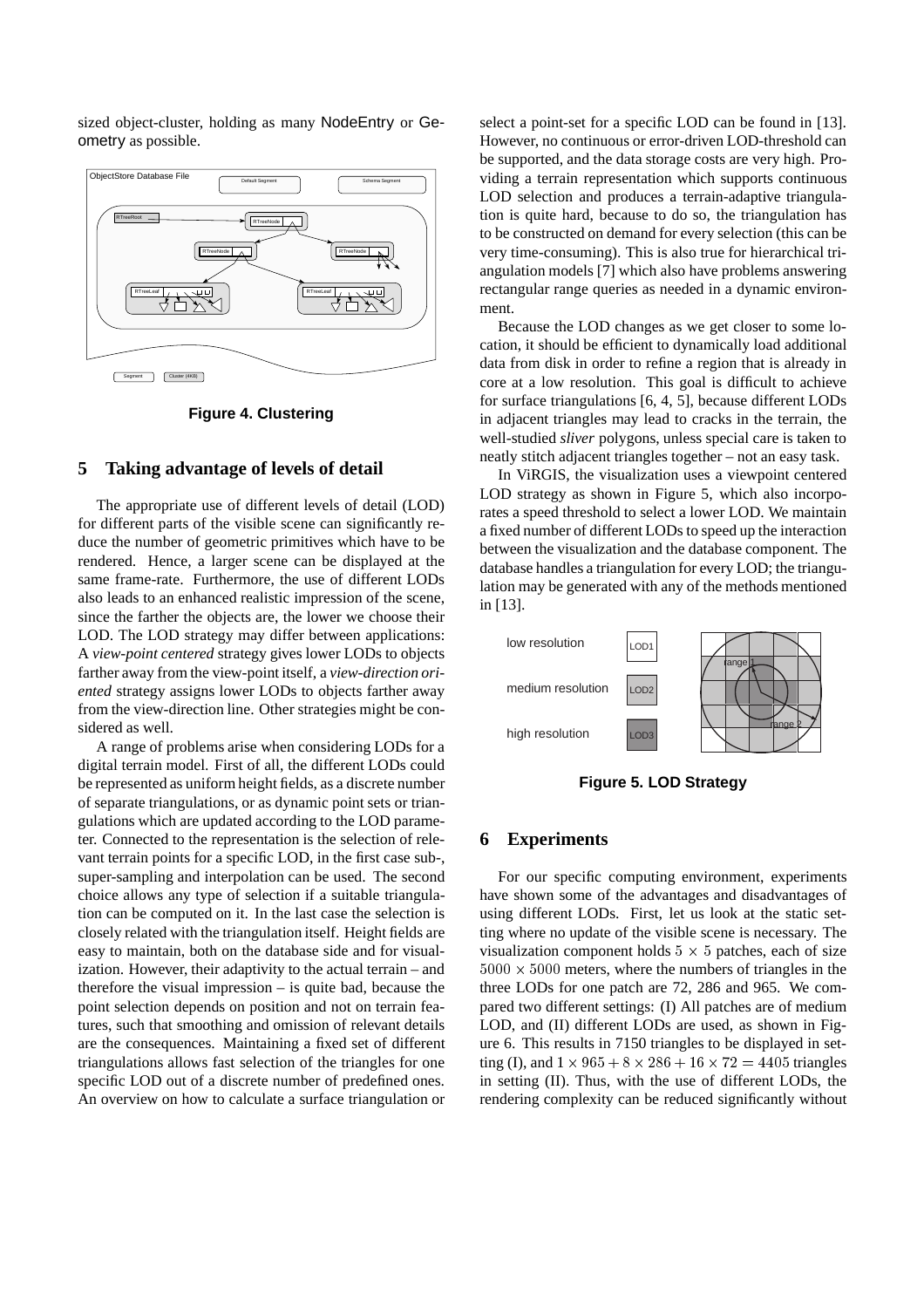significant loss in image quality, and therefore a larger visible scene or a higher frame-rate can be achieved.



**Figure 6. LODs in Experiments**

Our network is fast enough that its performance influences the system only if we move through the scenery at very high speed. Then, the update over the network needs more time to transfer the requested data than the viewpoint needs to pass that region. To cope with that problem we can simply lower the LOD accordingly to reduce the amount of data. Therefore, the scene update is only the second bottleneck, clearly less critical than the rendering performance bottleneck. Nevertheless, we compared the network update time – database access and transfer over the network – to the pure database access time, and we also compared single medium LOD update to multiple LOD update. The database maintains about 64 times the area of the visible scene for every LOD. Figure 7 displays the loading times for the initial 25 patches in every LOD, and shows that the network needs roughly 5 to 10 times longer to transfer one patch than the database needs to retrieve it, i.e., for processing the query and reporting the result. Furthermore, we can see that the loading time increases more slowly than the number of triangles for the different LODs, and also that cache misses in the database system might cause the peaks in Figure 7 a).

Figure 8 shows the loading times, again for the database only (a) and together with the network (b), for dynamic updates of the visible scene. The y-axis denotes the cumulated milliseconds used to query (a) and transmit (b) the data for the initial, visible startup-scene and the three updates. Using the same two LOD settings as above – single medium LOD and the multiple LOD from Figure 6 – we observed three updates according to the user's movements of the viewpoint. In the medium LOD setting, each update had to query and transfer  $5 \times 286 = 1430$  triangles, with multiple LODs  $1 \times 965 + 3 \times 286 + 5 \times 72 = 2183$  triangles had to be transmitted. Again the network turns out to be the bottleneck compared to the database access time, and this outweighs the differences in the LOD strategies.

## **7 Conclusion**

Although a lot of sophisticated spatial access structures have been developed in the past decade, not many such structures have been integrated into commercially available database systems by the software producers itself; the Smallworld GIS with its overlapping quadtree is one of the few exceptions. In this paper we have shown at an example that object-oriented database systems, providing the necessary facilities of controlling clustering and block access, can be used as a good basis for such an integration. Our approach can easily be adapted to other OODBMSs if they provide persistent abstract data types and physical clustering of objects. The ability of creating persistent abstract data types should be a basic ingredient of every OODBMS, and also the physical clustering is important in general for the retrieval performance of complex abstract data types. Therefore, these two requirements don't seem to limit the applicability of our approach to other OODBMSs. Furthermore, also objects with non-geometric attributes that have a spatial relation may be stored in and accessed through our data structure if they provide the correct interface.

We have taken advantage of the geometric index to prototypically implement a virtual reality user interface to a geographic information system. Neither the geometric index nor the OODBM system nor the visualization software are unique in their choice; other geometric data structures and other available software components might replace them. Practical experience with the proposed virtual reality interface is needed in order to assess its ease of use and the way to proceed.

## **Acknowledgments**

We acknowledge the contributions of our diploma students P. Aschwanden, F. Kagi, M. Roth, S. Verscharen and S. Odendahl to ViRGIS.

## **References**

- [1] P. W. Agnew and A. S. Kellerman. *Distributed Multimedia – Technologies, Applications, and Opportunities in the Digital Information Industry: A Guide for Users and Providers*. ACM Press and Addison Wesley Publ. Co., Reading, Massachusetts, 1996.
- [2] N. Beckmann, H.-P. Kriegel, R. Schneider, and B. Seeger. The  $R^*$ -tree: an efficient and robust access method for points and rectangles. In *Proc. of the ACM SIGMOD Int. Conf. on the Management of Data*, pages 322–331. ACM, 1990.
- [3] R. Coyne. *Designing Information Technology in the Postmodern Age*. The MIT Press, Cambridge, Massachusetts, 1995.
- [4] M. de Berg. Visualization of TINs. In M. van Kreveld, J. Nievergelt, T. Roos, and P. Widmayer, editors, *Algorithmic Foundations of Geographic Information Systems, Summerschool, Udine*, Lecture Notes in Computer Science. Springer Verlag, 1997.